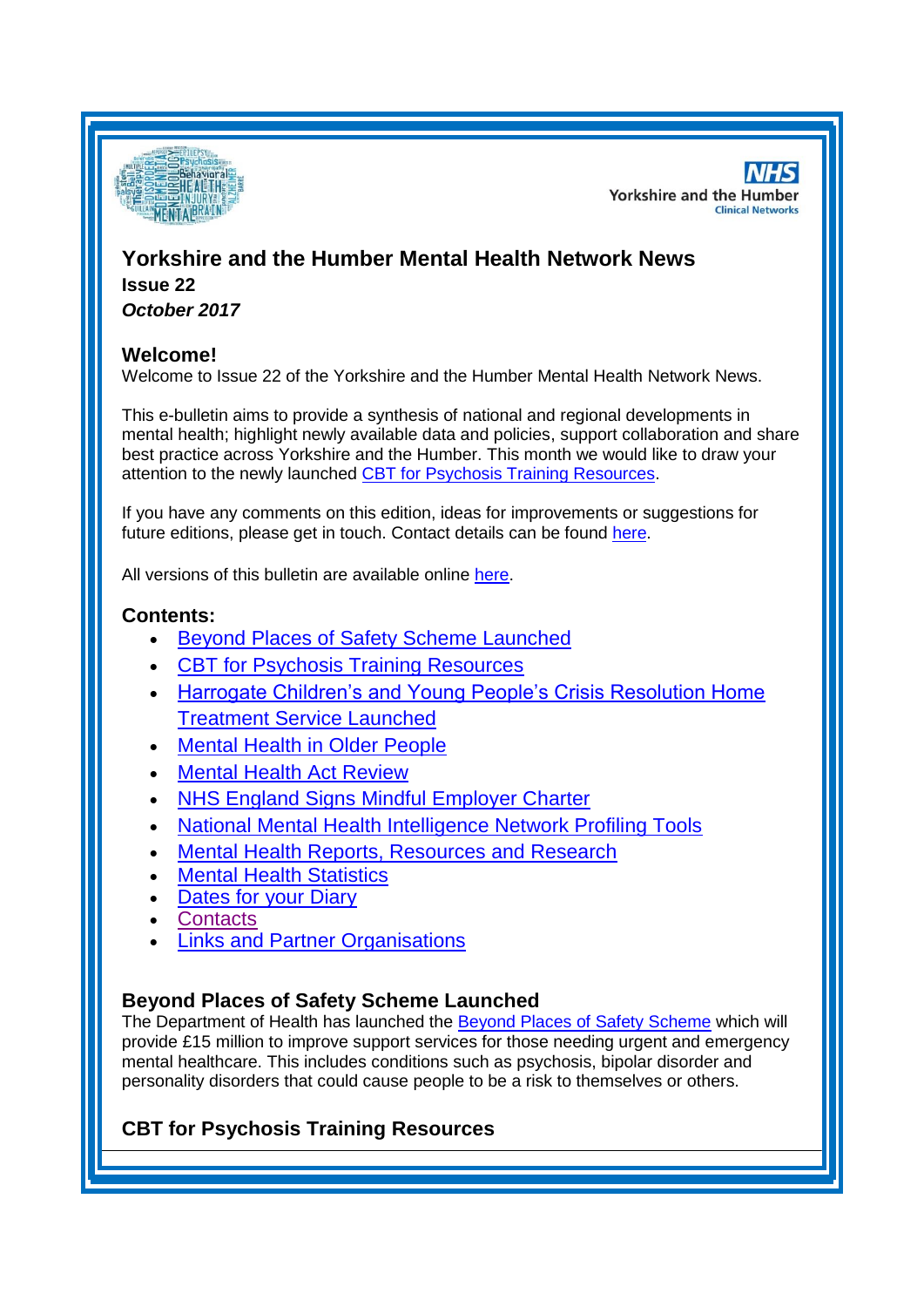Health Education England funded several training courses in CBT for psychosis and has now developed an e-learning package intended to be a resource to support face-to-face training. The e-learning may also be helpful to students undertaking more general CBT qualifications (such as Diplomas) or for psychological therapists in training, such as Trainee Clinical Psychologists or Trainee Counselling Psychologists, or for other mental health practitioners such as Psychiatrists or Mental Health Nurses. It may also be of interest to service users and carers to learn more about CBT.

The e-learning programme consists of six modules and can be accessed [here.](https://www.e-lfh.org.uk/programmes/cognitive-behavioural-therapies-for-psychosis/)

# <span id="page-1-0"></span>**Harrogate Children's and Young People's Crisis Resolution Home Treatment Service Launched**

The new Harrogate crisis resolution home treatment service, operated by Tees, Esk and Wear Valleys NHS Foundation Trust, launched on 1 October and will provide specialised community care to children and young people in a mental health crisis.

Staff from the new service will work in partnership with GP's, child and adolescent mental health (CAMHS) teams, local authorities and other supporting services to reduce mental health difficulties, limit further deterioration and lessen the likelihood of further risk to young people experiencing mental ill-health.

The service is available to young people under the age of 18 who are in emotional distress or may be displaying high levels of risk taking behaviour or self-harm.

To find out more about the new service click [here.](http://www.harrogateandruraldistrictccg.nhs.uk/index/news/?post=nhs-trust-introduces-new-service-for-children-and-young-people-in-harrogate)

### <span id="page-1-1"></span>**Mental Health in Older People**

NHS England has published new guidance to help identify the tell-tale signs of anxiety and depression in people aged 55 and older. [Mental Health in Older People](http://informed.cmail19.com/t/d-l-uruyhtt-clkuyzuk-y/) has been published to support [Age UK's YouGov research](http://informed.cmail19.com/t/d-l-uruyhtt-clkuyzuk-j/) that has shown nearly half of adults aged 55 and older have experienced depression or anxiety, with more than a third saying they did not know where to go for help. NHS England and Age UK have called on GPs to help spot the signs of mental health.

### <span id="page-1-2"></span>**Mental Health Act Review**

The Department of Health has published Terms of Reference - [Independent Review of](https://www.gov.uk/government/publications/mental-health-act-independent-review)  [the Mental Health Act 1983.](https://www.gov.uk/government/publications/mental-health-act-independent-review) The review will look at how the legislation is currently used; its impact on service users, families and staff; and make recommendations for improving legislation and related practices.

## <span id="page-1-3"></span>**NHS England Signs Mindful Employer Charter**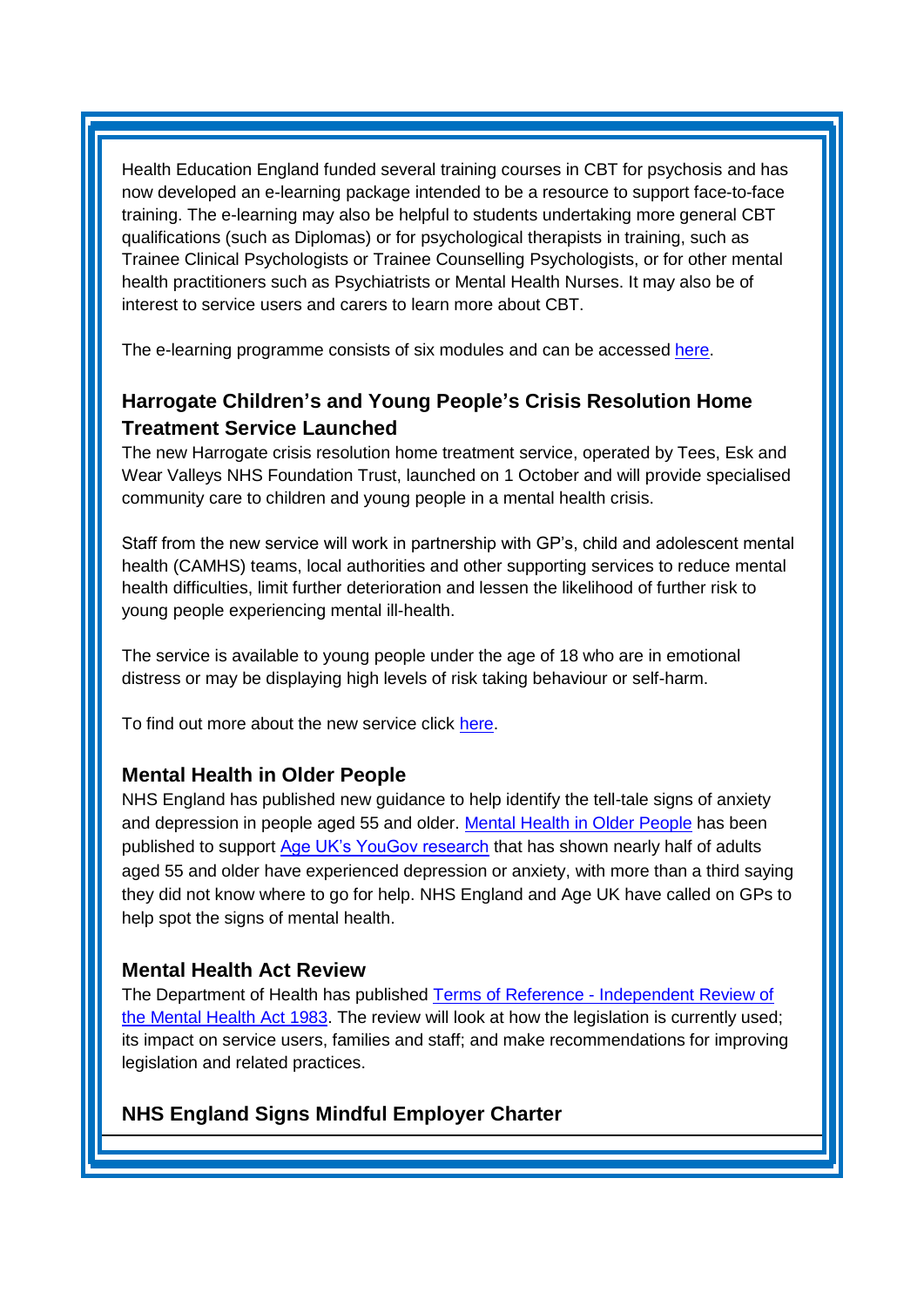To mark World Mental Health day on 10 October and keeping in line with the theme of 'mental health in the workplace' NHS England announced that they have signed the Mindful Employer Charter. NHS England also announced key [improvements for 2017/18](https://www.england.nhs.uk/five-year-forward-view/next-steps-on-the-nhs-five-year-forward-view/mental-health/)  [and 2018/19](https://www.england.nhs.uk/five-year-forward-view/next-steps-on-the-nhs-five-year-forward-view/mental-health/) to demonstrate how increased investment has begun to transform services across England.

### **National Mental Health Intelligence Network Profiling Tools**

The National Mental Health Intelligence Network (NMHIN) has been conducting further developments on their suite of mental health profiling tools. Click on the links below to access the updates:

- **[Common Mental Health Disorders](http://links.govdelivery.com/track?type=click&enid=ZWFzPTEmbXNpZD0mYXVpZD0mbWFpbGluZ2lkPTIwMTcxMDA1Ljc5MDY3OTkxJm1lc3NhZ2VpZD1NREItUFJELUJVTC0yMDE3MTAwNS43OTA2Nzk5MSZkYXRhYmFzZWlkPTEwMDEmc2VyaWFsPTE2OTU2NDQyJmVtYWlsaWQ9c2FyYWguYm91bEBuaHMubmV0JnVzZXJpZD1zYXJhaC5ib3VsQG5ocy5uZXQmdGFyZ2V0aWQ9JmZsPSZleHRyYT1NdWx0aXZhcmlhdGVJZD0mJiY=&&&108&&&https://fingertips.phe.org.uk/profile-group/mental-health/profile/common-mental-disorders)**
- **[Severe Mental Illness](http://links.govdelivery.com/track?type=click&enid=ZWFzPTEmbXNpZD0mYXVpZD0mbWFpbGluZ2lkPTIwMTcxMDA1Ljc5MDY3OTkxJm1lc3NhZ2VpZD1NREItUFJELUJVTC0yMDE3MTAwNS43OTA2Nzk5MSZkYXRhYmFzZWlkPTEwMDEmc2VyaWFsPTE2OTU2NDQyJmVtYWlsaWQ9c2FyYWguYm91bEBuaHMubmV0JnVzZXJpZD1zYXJhaC5ib3VsQG5ocy5uZXQmdGFyZ2V0aWQ9JmZsPSZleHRyYT1NdWx0aXZhcmlhdGVJZD0mJiY=&&&109&&&http://fingertips.phe.org.uk/profile-group/mental-health/profile/severe-mental-illness)**
- **[Suicide Prevention](http://links.govdelivery.com/track?type=click&enid=ZWFzPTEmbXNpZD0mYXVpZD0mbWFpbGluZ2lkPTIwMTcxMDA1Ljc5MDY3OTkxJm1lc3NhZ2VpZD1NREItUFJELUJVTC0yMDE3MTAwNS43OTA2Nzk5MSZkYXRhYmFzZWlkPTEwMDEmc2VyaWFsPTE2OTU2NDQyJmVtYWlsaWQ9c2FyYWguYm91bEBuaHMubmV0JnVzZXJpZD1zYXJhaC5ib3VsQG5ocy5uZXQmdGFyZ2V0aWQ9JmZsPSZleHRyYT1NdWx0aXZhcmlhdGVJZD0mJiY=&&&110&&&http://fingertips.phe.org.uk/profile-group/mental-health/profile/suicide)**
- **[Suicide Prevention Atlas](http://links.govdelivery.com/track?type=click&enid=ZWFzPTEmbXNpZD0mYXVpZD0mbWFpbGluZ2lkPTIwMTcxMDA1Ljc5MDY3OTkxJm1lc3NhZ2VpZD1NREItUFJELUJVTC0yMDE3MTAwNS43OTA2Nzk5MSZkYXRhYmFzZWlkPTEwMDEmc2VyaWFsPTE2OTU2NDQyJmVtYWlsaWQ9c2FyYWguYm91bEBuaHMubmV0JnVzZXJpZD1zYXJhaC5ib3VsQG5ocy5uZXQmdGFyZ2V0aWQ9JmZsPSZleHRyYT1NdWx0aXZhcmlhdGVJZD0mJiY=&&&111&&&https://healthierlives.phe.org.uk/topic/suicide-prevention)**

A new publication has also been developed:

**[Mental health and wellbeing Joint Needs Strategic Assessment Toolkit](http://links.govdelivery.com/track?type=click&enid=ZWFzPTEmbXNpZD0mYXVpZD0mbWFpbGluZ2lkPTIwMTcxMDA1Ljc5MDY3OTkxJm1lc3NhZ2VpZD1NREItUFJELUJVTC0yMDE3MTAwNS43OTA2Nzk5MSZkYXRhYmFzZWlkPTEwMDEmc2VyaWFsPTE2OTU2NDQyJmVtYWlsaWQ9c2FyYWguYm91bEBuaHMubmV0JnVzZXJpZD1zYXJhaC5ib3VsQG5ocy5uZXQmdGFyZ2V0aWQ9JmZsPSZleHRyYT1NdWx0aXZhcmlhdGVJZD0mJiY=&&&113&&&https://www.gov.uk/government/publications/better-mental-health-jsna-toolkit)**

The toolkit has been developed for those seeking to understand the breadth and complexity of mental health issues in their area, such as JSNA and mental health leads in local authorities and clinical commissioning groups. It helps people to consider factors that affect mental health and wellbeing and to identify some of the key data, information and knowledge that local areas may use to build a picture of need.

#### **Mental Health Reports, Resources and Research**

The charity, Business in the Community has published [Mental Health at Work Report](https://wellbeing.bitc.org.uk/all-resources/research-articles/mental-health-work-report-2017)  [2017: National Employee Mental Wellbeing Survey Findings 2017.](https://wellbeing.bitc.org.uk/all-resources/research-articles/mental-health-work-report-2017) This report sets out the results from the second National Employee Mental Wellbeing Survey, which highlights some improvement in attitudes towards mental health in the workplace although less than a quarter (24%) of managers have received any training in mental health.

The British Medical Journal has published a report into [Incidence, clinical](http://www.bmj.com/content/359/bmj.j4351)  [management, and mortality risk following self-harm among children and adolescents:](http://www.bmj.com/content/359/bmj.j4351)  [cohort study in primary care.](http://www.bmj.com/content/359/bmj.j4351) The study used data from over 600 general practices and found that young people living in the most socially deprived areas with often the most complex needs, were the least likely to be referred to specialist services.

The Centre for Mental Health and the NHS Benchmarking Network has published [Adult](https://www.centreformentalhealth.org.uk/adult-and-older-adult-mental-health-services-2012-2016)  [and Older Adult Mental Health Services 2012-2016.](https://www.centreformentalhealth.org.uk/adult-and-older-adult-mental-health-services-2012-2016) This briefing analyses data collected by the NHS Benchmarking Network and provides a commentary on what the data suggests about secondary NHS mental health provision in England and Wales. The greatest concern identified is the combination of reductions in inpatient care capacity and a fall in community care provision.

The Centre for Mental Health has published Making Individual Placement and Support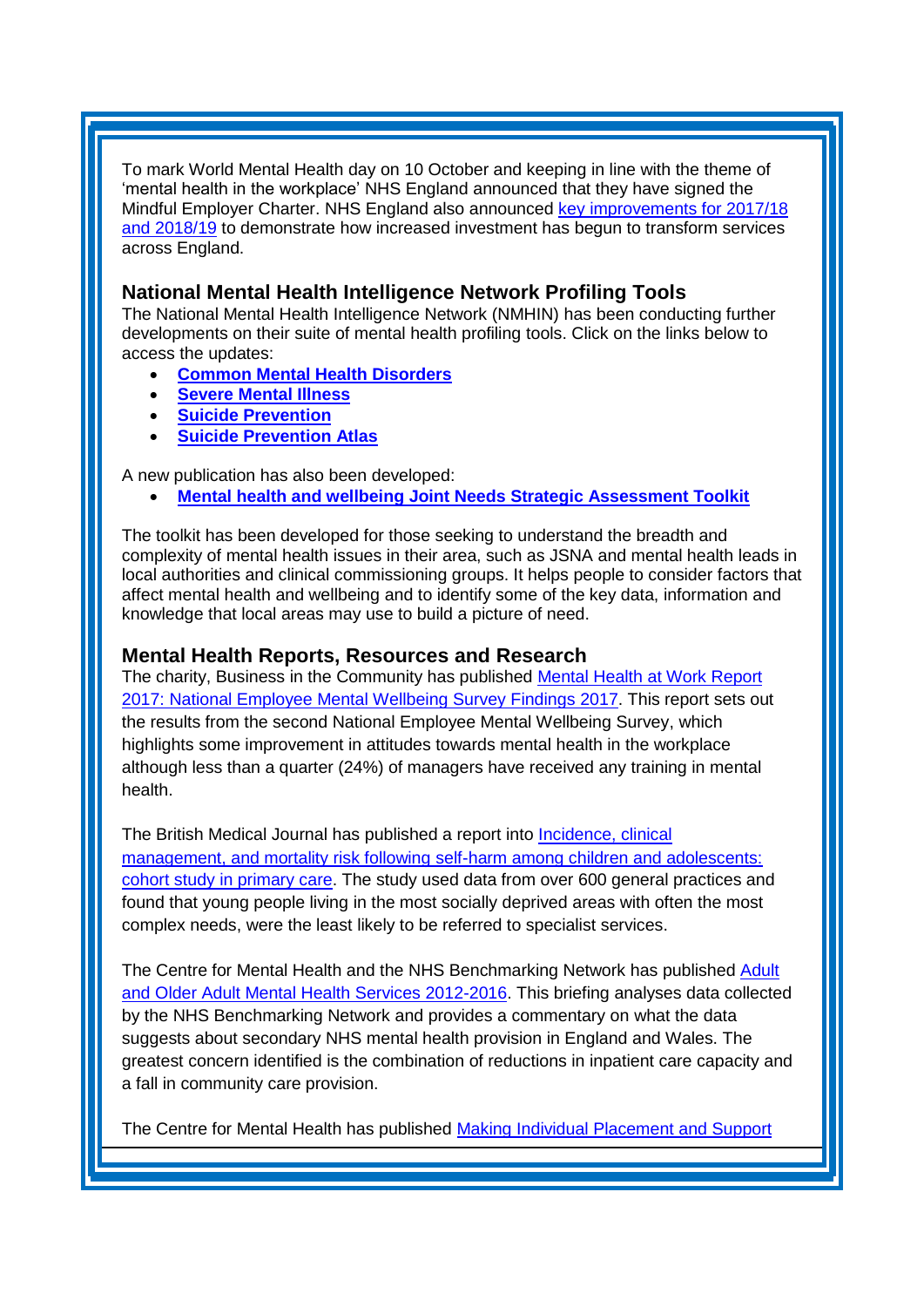[Work: An Evaluation of Implementation and Sustainability.](https://www.centreformentalhealth.org.uk/making-individual-placement-and-support-work) This report is an independent evaluation of the Making Individual Placement and Support (IPS) Work programme. The evaluation found that these IPS services had many benefits, not only in helping people to get jobs, but also in building client confidence and, as a result, improving staff morale.

The Children's Commissioner for England has published [Children's Voices: A Review of](https://www.childrenscommissioner.gov.uk/publication/childrens-voices-the-wellbeing-of-children-with-mental-health-needs-in-england/)  [Evidence on the Subjective Wellbeing of Children with Mental Health Needs in](https://www.childrenscommissioner.gov.uk/publication/childrens-voices-the-wellbeing-of-children-with-mental-health-needs-in-england/)  [England.](https://www.childrenscommissioner.gov.uk/publication/childrens-voices-the-wellbeing-of-children-with-mental-health-needs-in-england/) This report summarises the published qualitative evidence on the subjective wellbeing of children with mental health needs and draws out key findings from the evidence, identifying important gaps. The Commissioner has also published [Briefing:](https://www.childrenscommissioner.gov.uk/publication/briefing-childrens-mental-healthcare-in-england/)  [children's mental healthcare in England.](https://www.childrenscommissioner.gov.uk/publication/briefing-childrens-mental-healthcare-in-england/) This briefing, sent to all MPs, sets out the Commissioner's concerns around the lack of access to mental health support services for children.

The Department of Work and Pensions and the Department of Health have published [Thriving at Work: The Stevenson/Farmer Review of Mental Health and](https://www.gov.uk/government/publications/thriving-at-work-a-review-of-mental-health-and-employers)  [Employers.](https://www.gov.uk/government/publications/thriving-at-work-a-review-of-mental-health-and-employers) This independent review sets out what employers can do to better support all employees to remain in and thrive through work. The review quantifies how investing in supporting mental health at work is good for business and productivity and makes a series of recommendation for employers, the government and other bodies.

The House of Commons Education and Health Committees have published [Children](https://publications.parliament.uk/pa/cm201719/cmselect/cmeduc/451/45102.htm)  [and Young](https://publications.parliament.uk/pa/cm201719/cmselect/cmeduc/451/45102.htm) [People's Mental Health—The Role of Education: Government Response to](https://publications.parliament.uk/pa/cm201719/cmselect/cmeduc/451/45102.htm)  [the First Joint Report of the](https://publications.parliament.uk/pa/cm201719/cmselect/cmeduc/451/45102.htm) [Education and Health Committees of Session 2016–](https://publications.parliament.uk/pa/cm201719/cmselect/cmeduc/451/45102.htm) [17.](https://publications.parliament.uk/pa/cm201719/cmselect/cmeduc/451/45102.htm) This document sets out the Government's response to the inquiry on the role of education in children and young people's mental health.

The King's fund has published an article [Talking Leadership: Chris Naylor on Integrating](https://www.kingsfund.org.uk/publications/chris-naylor-integrating-physical-mental-health-care)  [Physical and Mental Health Care.](https://www.kingsfund.org.uk/publications/chris-naylor-integrating-physical-mental-health-care) The article provides an overview of the King's Fund 'Integrating physical and mental health care learning network' and how it helps translate a policy ambition to new models of care.

NHS Clinical Commissioners has published [Of Primary Importance: Commissioning](https://www.nhscc.org/latest-news/mental-health-primary-care/)  [Mental Health Services in Primary Care.](https://www.nhscc.org/latest-news/mental-health-primary-care/) This report highlights projects where CCGs and their partners are delivering better care for patients, working across the boundaries between physical and mental health, as well as health and social care, while at the same time reducing pressure on GPs and hospitals.

Unison, the public service union, has published [Struggling to Cope: Mental Health Staff](https://www.unison.org.uk/news/press-release/2017/10/cuts-mental-health-leave-staff-facing-violence-aggression-says-unison/)  [and Services Under Pressure.](https://www.unison.org.uk/news/press-release/2017/10/cuts-mental-health-leave-staff-facing-violence-aggression-says-unison/) This report finds that reduced funding to mental health services across the UK is leaving staff vulnerable to violence and aggression from patients and means they cannot provide the level of care needed. The report is based on a survey of more than 1,000 mental health employees across the UK, who work in a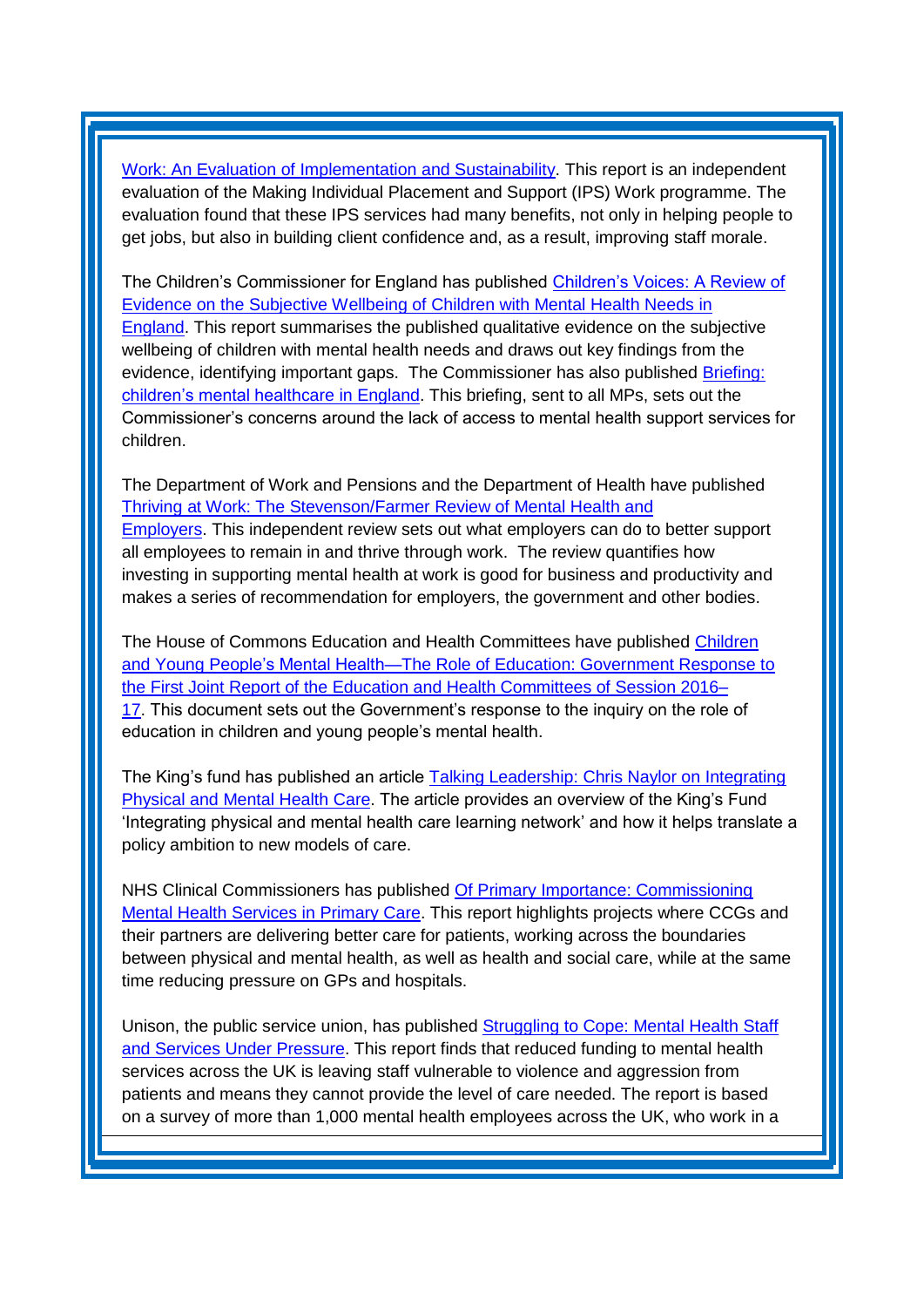range of roles with children and adults in hospitals, in secure units and in the community.

#### <span id="page-4-0"></span>**Mental Health Statistics**

The following statistics have recently been released please click on the links to review further:

- <span id="page-4-1"></span> [Learning Disability Services Monthly Statistics Commissioner Census \(Assuring](https://www.gov.uk/government/statistics/learning-disability-services-monthly-statistics-commissioner-census-assuring-transformation-september-2017-provisional-statistics)  [Transformation\):](https://www.gov.uk/government/statistics/learning-disability-services-monthly-statistics-commissioner-census-assuring-transformation-september-2017-provisional-statistics) September 2017, Provisional Statistics
- [Leeds Mental Health Needs Assessment:](http://observatory.leeds.gov.uk/news/item?itemId=253) 2017
- [Mental Health Act Statistics:](http://digital.nhs.uk/catalogue/PUB30105) Annual Figures 2016-17
- **[Mental Health Services Monthly Statistics:](http://digital.nhs.uk/catalogue/PUB30115) Final July, Provisional August 2017**
- [Out of Area Placements in Mental Health Services:](http://digital.nhs.uk/catalogue/PUB30114) August 2017
- [Psychological Therapies: Reports on the use of IAPT services, England:](https://www.gov.uk/government/statistics/psychological-therapies-reports-on-the-use-of-iapt-services-england-july-2017-final-including-reports-on-the-integrated-services-pilot-and-quarter) July 2017 final, including reports on the integrated services pilot and quarter 1 2017-18

### **Dates for your Diary**

**Yorkshire and the Humber Mental Health Network Events:**

 Thursday 2 November 2017, 13:30-16:30, **Yorkshire and the Humber EIP Network**, Novotel, Leeds. To book your place click [here.](https://www.eventbrite.co.uk/e/yorkshire-and-the-humber-eip-network-tickets-37305556925)

#### **Other Events:**

 **SafeTALK Course**, which aims to teach participants four basic steps to recognise if someone is having thoughts of suicide and how to connect them with resources that can help. Available on various dates throughout 2017.

**For further information, and to check course availability, email: [wdu@york.gov.uk](mailto:wdu@york.gov.uk) or visit the website [here.](http://www.yorkworkforcedevelopment.org.uk/)**

- Monday 30 October 2017, 10:00-16:00, **Using Quality Improvement Approaches to Improve Care Pathways in Mental Health**, De Vere West One Conference Centre, London. To book your place click [here.](https://www.healthcareconferencesuk.co.uk/event/1325/book) NB: There is a cost to attend this event.
- Thursday 9 November 2017, 09:00-16:30, **Progressing your Mental Health STP from Plan to Action**. Birmingham City Football Club, Birmingham. To book your place click [here.](http://www.sbk-healthcare.co.uk/booking/index/2263/?utm_source=SBK%20Healthcare&utm_medium=email&utm_campaign=8555067_1793MH%201st%20email) NB: There is a cost to attend this event.
- Friday 10 November 2017, 09:00-16:30, **Improving Mental Health Care for Offenders**, Birmingham City Football Club, Birmingham. To book your place click [here.](http://www.sbk-healthcare.co.uk/home/title/2259/nhsconference/improving-mental-health-care-for-offenders/?utm_source=SBK%20Healthcare&utm_medium=email&utm_campaign=8521670_1794MH%201st%20email#agenda) NB: There is a cost to attend this event.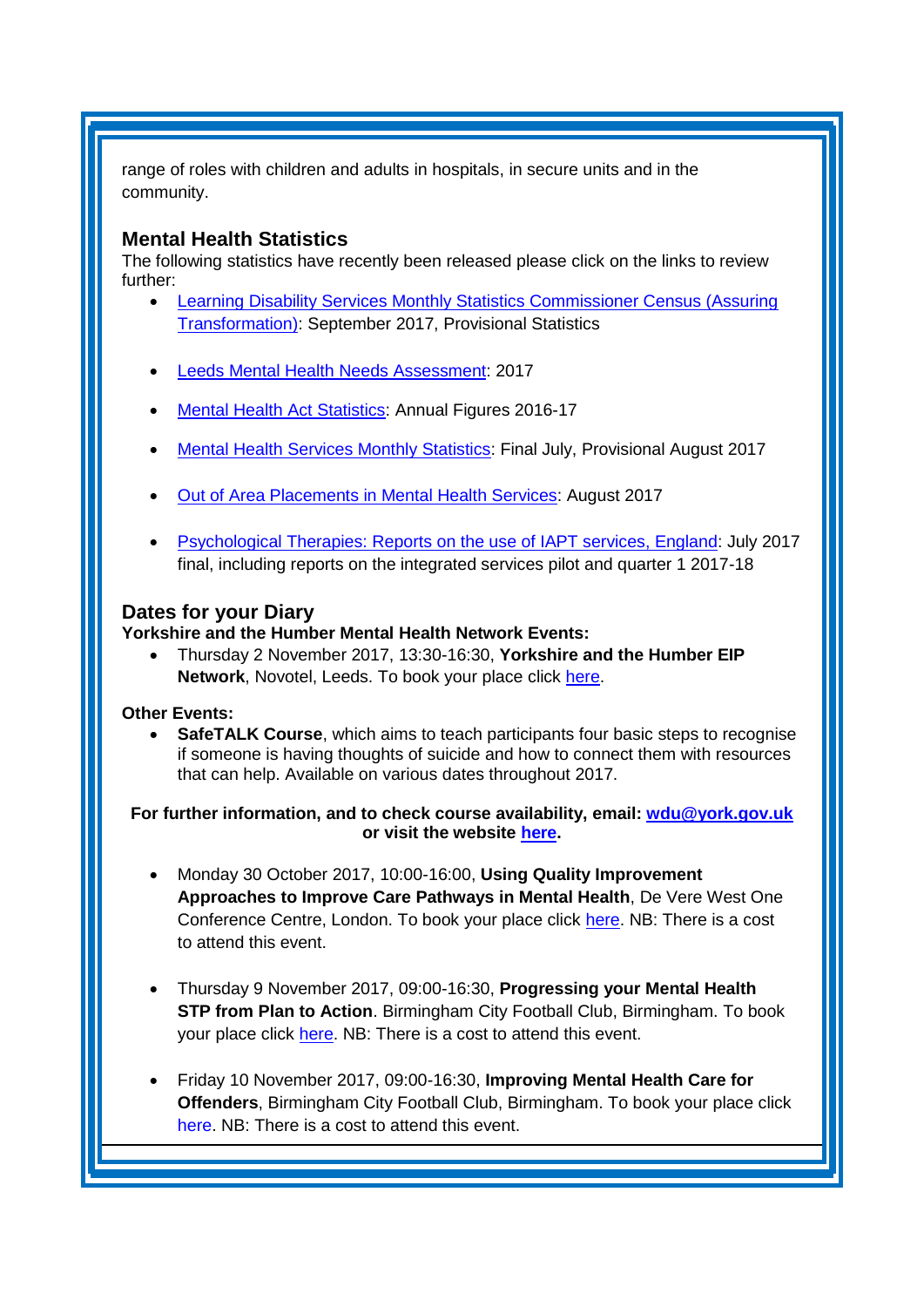- Thursday 23 and Friday 24 November 2017, 09:00-16:00, **Liaison Psychiatry Trainees, New Consultants, Nurses and Allied Health Professionals' Conference**, Wellcome Genome Campus, Hinxton, Cambridgeshire. To book your place email [Marc Mandell.](mailto:Marc.Mandell@hpft.nhs.uk) NB: There is a cost to attend this event.
- Friday 24 November 2017, 10:00-16:00, **Improving Mental Health Crisis Care**, De Vere West One Conference Centre, London. To book your place click [here.](https://www.healthcareconferencesuk.co.uk/event/1171/book) NB: There is a cost to attend this event.
- Monday 27 November 2017, 10:00-16:00, **IAPT for Older People: Improving Access and Outcomes**, De Vere West One Conference Centre, London. To book your place click [here.](https://www.healthcareconferencesuk.co.uk/event/1297/book) NB: There is a cost to attend this event.
- Tuesday 5 December 2017, 10:00-16:30, **North East Yorkshire & Humber Mental Health Transformation and Sustainability Network**, Novotel, York. To book your place click [here.](https://www.eventbrite.co.uk/e/north-east-yorkshire-and-humber-mental-health-transformation-and-sustainability-network-registration-35373145029)
- Wednesday 6 December 2017, 10:00-16:00, **Disrupting IAPT: Can Digital Pathways 'Change the Game'?**, Manchester Conference Centre, Manchester. To book your place click [here.](https://www.healthcareconferencesuk.co.uk/event/1292/book) NB: There is a cost to attend this event.
- Tuesday 12 December 2017, 10:00-16:00, **PWP Clinical Skills National Networking Forum**, Birmingham City Football Ground, Birmingham. To book your place click [here.](http://www.iapt-nnf.co.uk/booking/index/78/?utm_source=SBK%20Healthcare&utm_medium=email&utm_campaign=8609655_17116PT%201st%20email&dm_i=1SB0,54J93,MCTTTA,JNWLK,1) NB: There is a cost to attend this event.
- Wednesday 13 December 2017, 10:00-13:00, **Personal Health Budgets Essentials**, Hilton Leeds City, Leeds. To book your place click [here.](https://www.events.england.nhs.uk/events/4760/personal-health-budgets-essentials-leeds)
- Thursday 11 January 2018, 09:00-17:00, **Double Disadvantage: Mental Health of Adults in Contact with the Criminal Justice System**, Central London. To book your place click [here.](https://www.publicpolicyexchange.co.uk/book.php?event=IA11-PPE&ss=em&tg=1c) NB: There is a cost to attend this event.
- Monday 15 January 2018, 09:00-17:00, **Achieving the 5 Year Forward View in Perinatal Mental Health Services,** De Vere West One, London. To book your place click [here.](https://www.healthcareconferencesuk.co.uk/event/1081/book) NB: There is a cost to attend this event.
- Tuesday 23 January 2018, 09:00-17:00, **IAPT National Networking Forum**, Birmingham City Football Ground, Birmingham. To book your place click [here.](http://www.iapt-nnf.co.uk/booking/index/77/?utm_source=SBK%20Healthcare&utm_medium=email&utm_campaign=8639184_1801PT%201st%20email&dm_i=1SB0,5561C,MCTTTA,JQX1K,1) NB: There is a cost to attend this event.

#### <span id="page-5-0"></span>**Contacts**

If you would like to discuss any of the items included in this e-bulletin or would like further